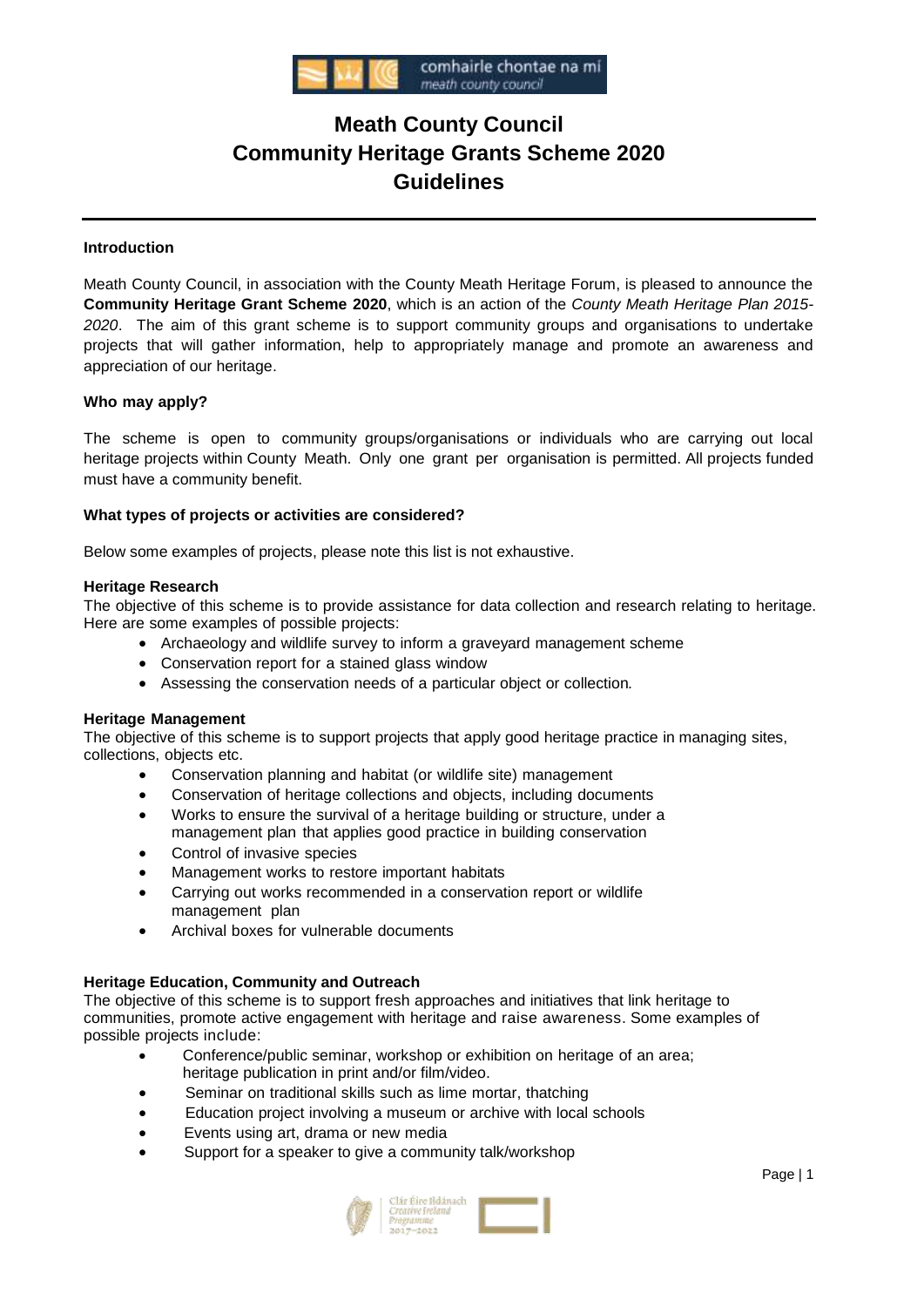

# **Non Eligible Projects and Activities**

Meath County Council's Community Heritage Grant Scheme will **not** normally fund activities involving;

- Projects that benefit individuals;
- Teaching/staffing in schools;
- Travel and transport costs, except in exceptional circumstances;
- Equipment, unless directly associated with the project;
- Ongoing running costs, administration etc.

# **How will my application be assessed?**

.

Your application will be assessed only on the information provided on or with your application form. You are encouraged to include documentation with your application to support any information given. The following criteria are will be used in the assessment of proposals:

- Extent to which proposed activities benefits local heritage and will benefit the intended target group or area
- Use of innovative or imaginative approaches
- Capacity of applicants to carry out the proposed project
- Level of local community engagement and participation in Heritage Week 2020
- Alignment with *County Heritage Plan 2015-2020, County Meath Biodiversity Action Plan 2015-2020* and *County Meath Culture and Creativity Strategy 2018-2022.*

# **General Terms and Conditions of Grant Payment under the Community Heritage Grant Scheme**

- Applicants must ensure that all necessary consents are in place and that the project or activities undertaken comply with Safety and Health at Work 2005, heritage, planning and any subsequent legislation that may apply to such projects.
- All work should be carried out in accordance with the principle of good heritage practice (please see below).
- Please note the maximum amount of grant funding towards the cost of a project is 75% of the overall project costs generally up to a maximum of €1,500.
- Successful groups will receive a **Letter of Offer** and **Grant Agreement.**
- The successful group must fully complete and return the **Signed Grant Agreement** with Meath County Council which will constitute a contract with the Council.
- Groups should hold appropriate Insurance cover for the works being undertaken or ensure appropriate cover for the person(s) undertaking the works.
- Please note that where a group is in receipt of a payment or payments from Meath County Council which equate to €10,000 or more in a calendar year a valid tax reference number and tax clearance access number will be required to process the grant payment.
- Any **successful** grant applicant, if the activities, which are the subject of the grant application (or Heritage Week 2020 event as listed therein), are involving children and young people (0-18yrs), will be required to either:
	- Submit a copy of their Group/Organisation's Child Protection Policy or
	- $\checkmark$  Understand and comply with the particulars outlined in Meath County Council's Policy and Procedures for the Protection and Safeguarding of Children[\(http://www.meath.ie/CountyCouncil/Publications/ChildProtectionPolicy/\)](http://www.meath.ie/CountyCouncil/Publications/ChildProtectionPolicy/)

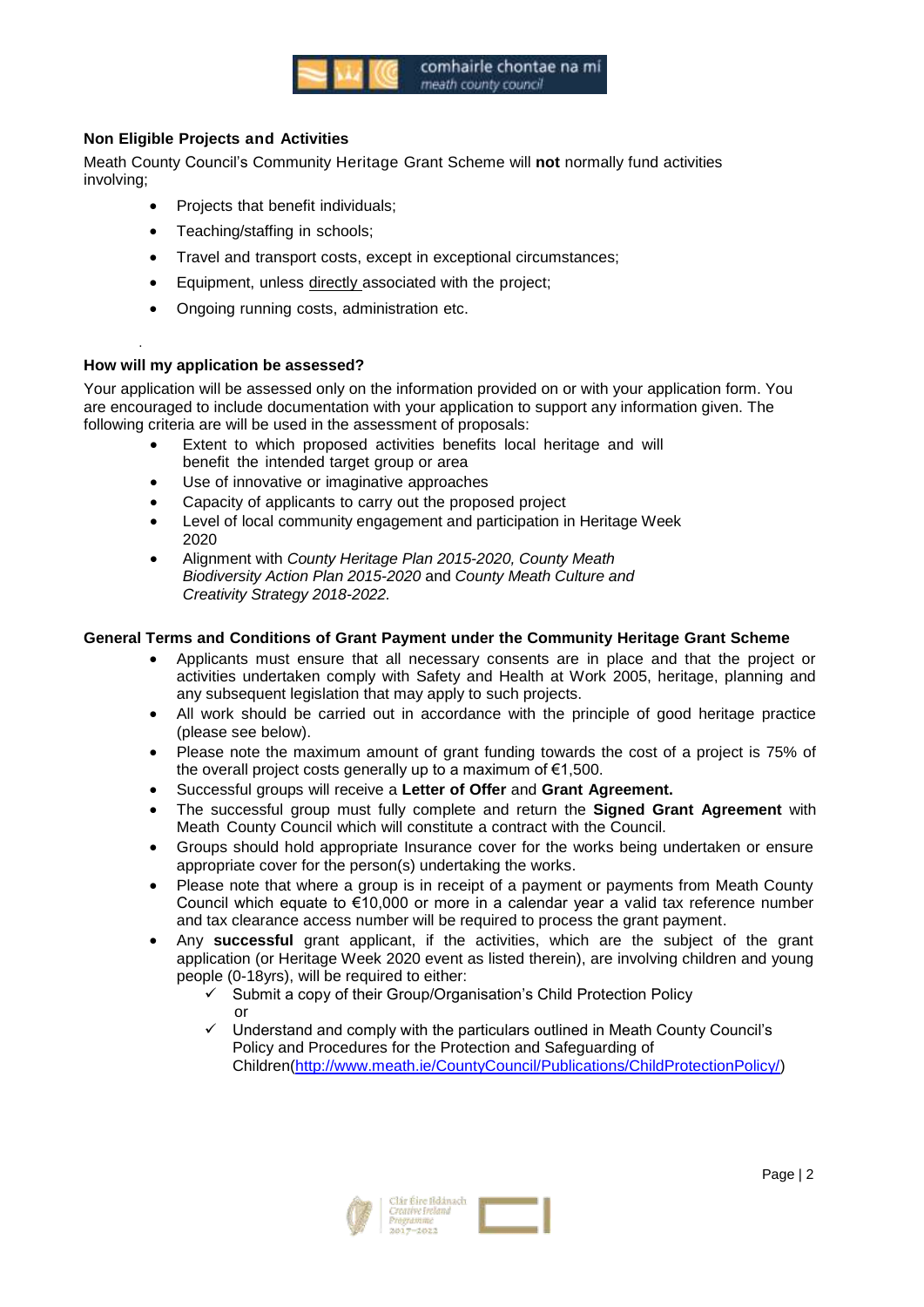

- On completion of the project, recipients must provide a **full project report** (including details of all associated expenditure) on or before **Friday, 23rd October 2020 at 4pm** unless agreed by the Heritage Officer**.**
- **No double-funding for projects from Meath County Council sources will be allowed** (i.e. from Arts Grants, Amenity Grants, and Community Grants, etc.).
- Groups may choose to combine this scheme with other sources of grant aid (e.g. Heritage Council, IPB Community Engagement Fund etc)
- In the interest of fairness only one application per group / organisation will be considered.
- Assistance is provided on a **once-off** basis. Organisations may apply for and receive assistance each year. Receipt of a grant in one year does not automatically guarantee grant-aid during the following year.
- All funded projects must be located within County Meath.
- Groups should organise an event during heritage week to publicise their project and/or raise awareness of another aspect of their local heritage. **Heritage Week 2020** will take place from **15th to 23rd of August.** The theme for the week this year is **Heritage and Education**. However, this does not exclude events that are not focused on the theme. For example, if your project is focused on a local archaeological site, please hold an event about your project and the site. All events should be registered on [www.heritageweek.ie](http://www.heritageweek.ie/)
- Groups implementing projects involving persons ages under 18 years of age will be required to have a child safety code of practice in place.
- Explicit recognition **must** be given to Meath County Council in any promotional material associated with the Project – a copy of documentation depicting recognition must be submitted with the final project report – Include recognition of the funding.